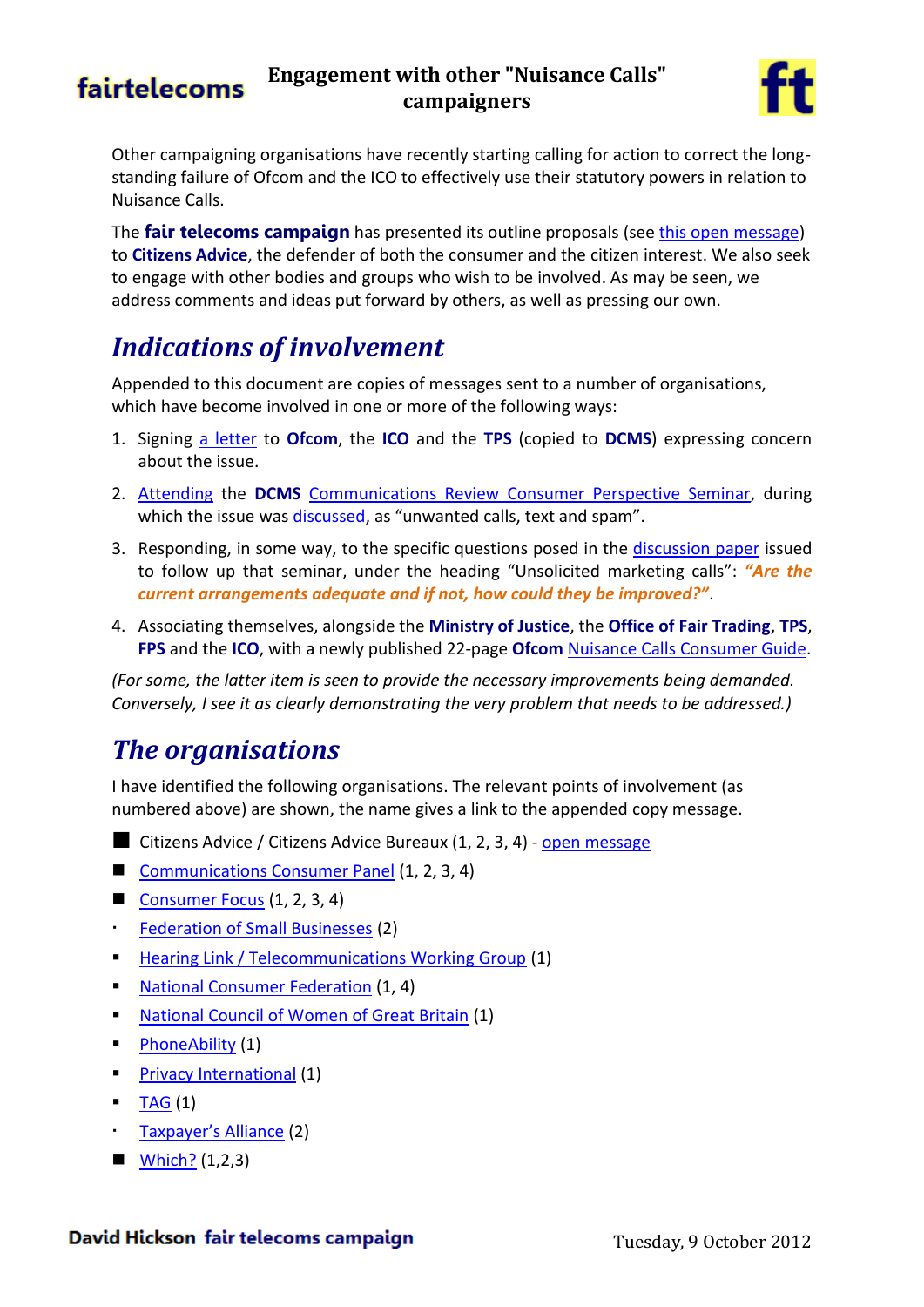<span id="page-1-0"></span>

| From: | David Hickson (fairtelecoms)                                    |
|-------|-----------------------------------------------------------------|
| Sent: | Tuesday, 09 October 2012                                        |
| To:   | <b>Bob Warner - Chairman - Communications Consumer Panel</b>    |
| Cc:   | <b>Roger Darlington - Communications Consumer Panel</b>         |
|       | <b>Subject:</b> Improved arrangements to address Nuisance Calls |

Bob

I was interested to read the ["CCP response to the DCMS' Communications Review"](http://www.communicationsconsumerpanel.org.uk/CCP%20Response%20to%20Comms%20Review%20Sept%202012%20.pdf), published on 27 September.

I am looking for responses to the questions posed in the [Consumer Perspective Seminar paper](http://dcmscommsreview.readandcomment.com/wp-content/uploads/2012/06/seminar1_consumers_paper_alt.pdf#page=6) with reference to Unsolicited marketing calls - "Are the current arrangements adequate and if *not, how could they be improved?"*. I may take it that the comments under the heading "Unwanted marketing contacts and internet/mobile scams" represent that response from CCP.

The one concrete suggestion made, for the publication of a "guide", appears to have been fulfilled with the publication of "[NUISANCE CALLS AND MESSAGES -](http://consumers.ofcom.org.uk/files/2012/09/all-guides-small.pdf) CONSUMER GUIDE" by Ofcom, in association with yourselves and a number of other bodies. This leaves no specific proposals from the CCP outstanding.

By suggesting only that the adequacy of the arrangements needs to reviewed, it would appear that the CCP has an open mind on the question posed, and no suggestions for possible improvements to recommend for consideration by such a review.

I have published an [extended open message,](http://www.fairtelecoms.org.uk/uploads/1/1/4/5/11456053/nuisance_calls_-_open_message.pdf) responding to the parallel submission on behalf of the CAB network and presenting my proposals, which are [outlined here.](http://www.fairtelecoms.org.uk/uploads/1/1/4/5/11456053/nuisance_calls_-_outline_proposal.pdf) By circulation of the open message, I seek to engage with those who may wish to make a worthwhile contribution on this issue, by engaging in serious discussion about positive proposals for how the arrangements may be improved.

(This message to you, along with other similar messages may be viewed here - [Engagement with](http://www.fairtelecoms.org.uk/uploads/1/1/4/5/11456053/nuisance_calls_-_other_campaigners.pdf)  [other "Nuisance Calls" campaigners.](http://www.fairtelecoms.org.uk/uploads/1/1/4/5/11456053/nuisance_calls_-_other_campaigners.pdf))

Do please get in touch to discuss this.

regards

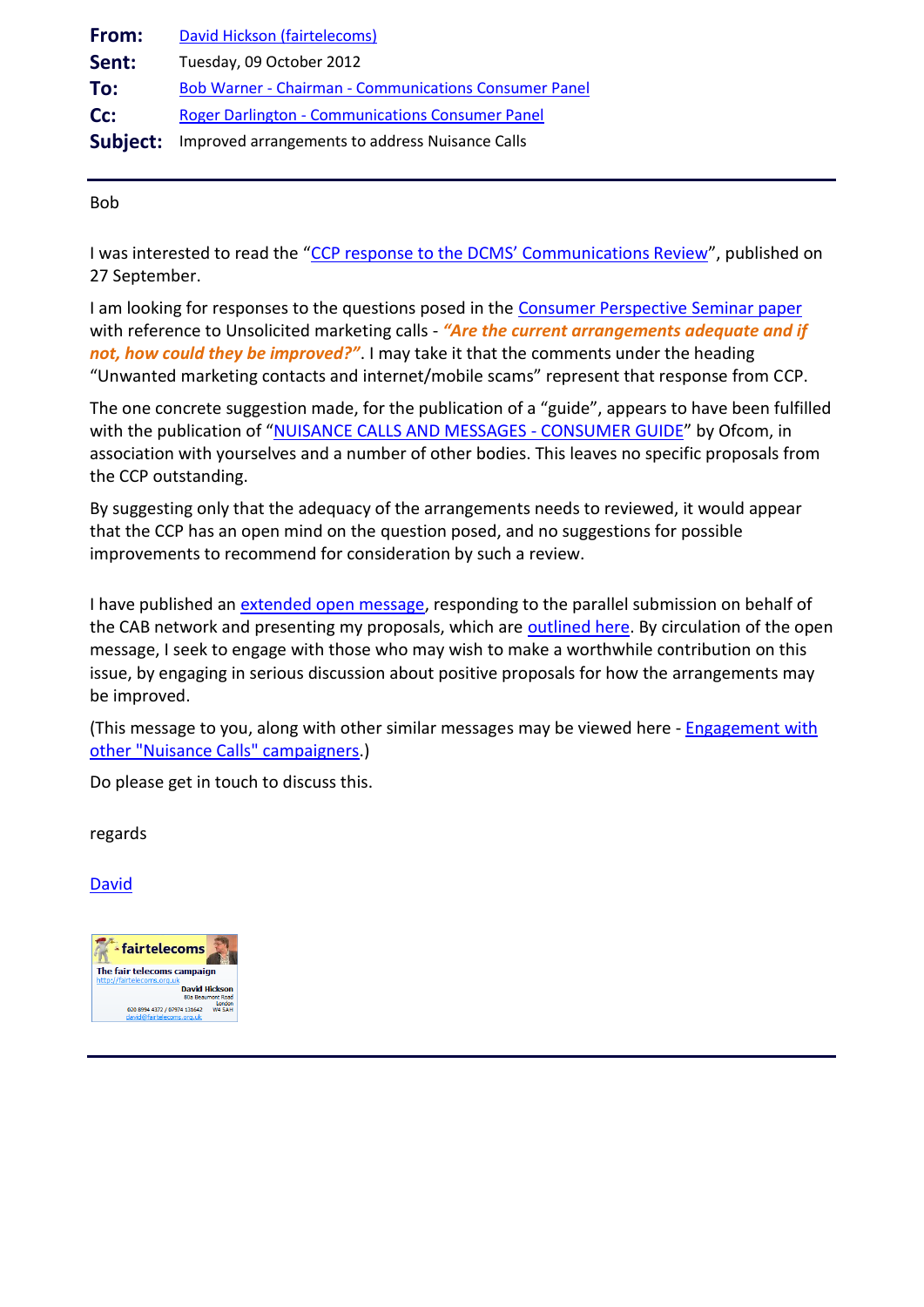<span id="page-2-0"></span>

| From:    | David Hickson (fairtelecoms)                                          |
|----------|-----------------------------------------------------------------------|
| Sent:    | Tuesday, 09 October 2012                                              |
| To:      | Marzena Kisielowska-Lipman - European policy manager - Consumer Focus |
| Cc:      | <b>Adam Scorer - Director of External Affairs - Consumer Focus</b>    |
| Subject: | Improved arrangements to address Nuisance Calls                       |

### Marzena

I was interested to read your response to the DCMS seminar papers on the Communications [Review.](http://www.consumerfocus.org.uk/files/2009/06/Consumer-Focus-response-to-the-DCMS-seminar-papers-on-the-Communications-Review.pdf)

I am looking for responses to the question posed in the [Consumer Perspective Seminar paper](http://dcmscommsreview.readandcomment.com/wp-content/uploads/2012/06/seminar1_consumers_paper_alt.pdf#page=6) with reference to Unsolicited marketing calls - *"Are the current arrangements adequate and if not, how could they be improved?"*

Your response states that the adequacy of the current arrangements is open to question, and in need of review. You fail to address the question by presenting even a provisional view on behalf of **Consumer Focus**, and no hint of ways in which you believe the arrangements could be improved.

You refer to *"action to enforce the Telephone Preference Scheme"*. This is the responsibility of **Ofcom**, but I am not aware of any evidence that the **DMA** is failing in its duties to operate this service, which simply registers the withdrawal of assumed consent to certain types of calls. The BBC news item to which you refer addresses the failure of the **ICO** to enforce item #21 of the Privacy and Electronic Communications Regulations.

You later suggest that there is a need to review the arrangements with regard to text messages (PECR #24), although these are (currently) outside the scope of the Telephone Preference Service. You surely cannot be thinking that they be brought within its scope!

You do not address the issue of unsolicited marketing voice calls without human intervention. You will, I trust, be aware that the relevant single provision in the Directive (Article 13, paragraph 1) was split on drafting PECR #19 to cover only those cases where direct marketing material was communicated by a recording. It was assumed that other cases would be covered by Ofcom's use of the persistent misuse powers, which need have no regard for the purpose of the call.

Many have suggested that citizens and consumers are unclear as to the respective duties and regulations. I am disappointed to read that **Consumer Focus**, their "champion", is apparently in no position to assist.

As I look to put forward serious suggestions for how the current arrangements could be improved, I am anxious to work with those with knowledge and expertise on these matters and to draw on their ideas and experience. I am therefore very disappointed to find the statutory advocate of the consumer interest displaying none of these, despite having itself been able to draw on the knowledge, experience and ideas of others.

One has to hope that when **Citizens Advice** takes over responsibility for the role currently being fulfilled by **Consumer Focus**, it will be able to demonstrate a better grasp of the issues and present positive advocacy. I think it is reasonable to assume that an "advocate" will be sufficiently well briefed to be able to offer opinions and to directly respond to requests for suggestions about what should be done, when invited to do so.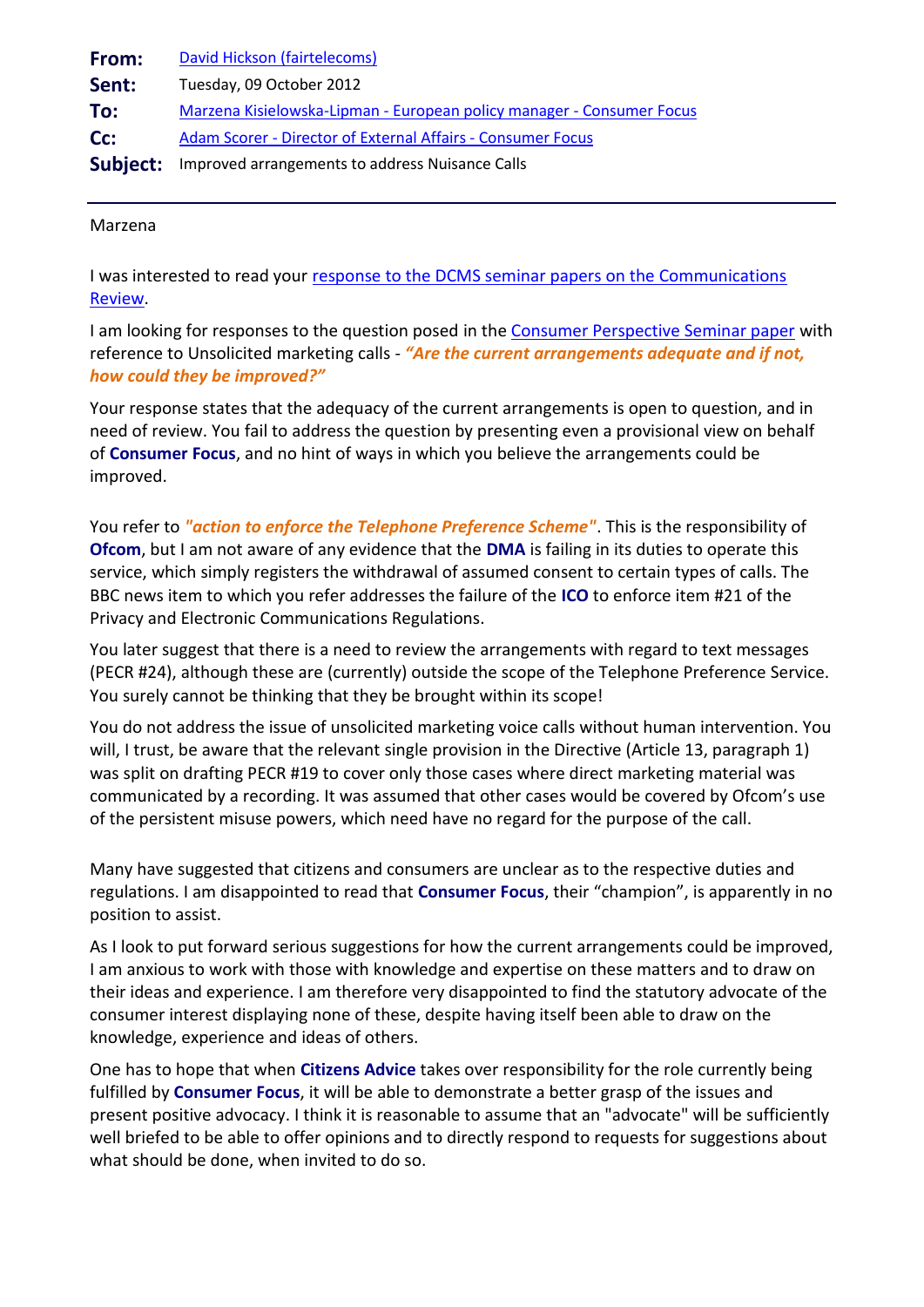I have published an [extended open message,](http://www.fairtelecoms.org.uk/uploads/1/1/4/5/11456053/nuisance_calls_-_open_message.pdf) responding to the parallel submission on behalf of the CAB network and presenting my proposals, which are **outlined here**. By circulation of the open message, I seek to engage with those who may wish, or be under a duty, to make a contribution on this issue, by engaging in serious discussion about positive proposals for how the arrangements may be improved.

(This message to you, along with other similar messages may be viewed here - Engagement with [other "Nuisance Calls" campaigners.](http://www.fairtelecoms.org.uk/uploads/1/1/4/5/11456053/nuisance_calls_-_other_campaigners.pdf))

Do please get in touch to discuss this.

regards

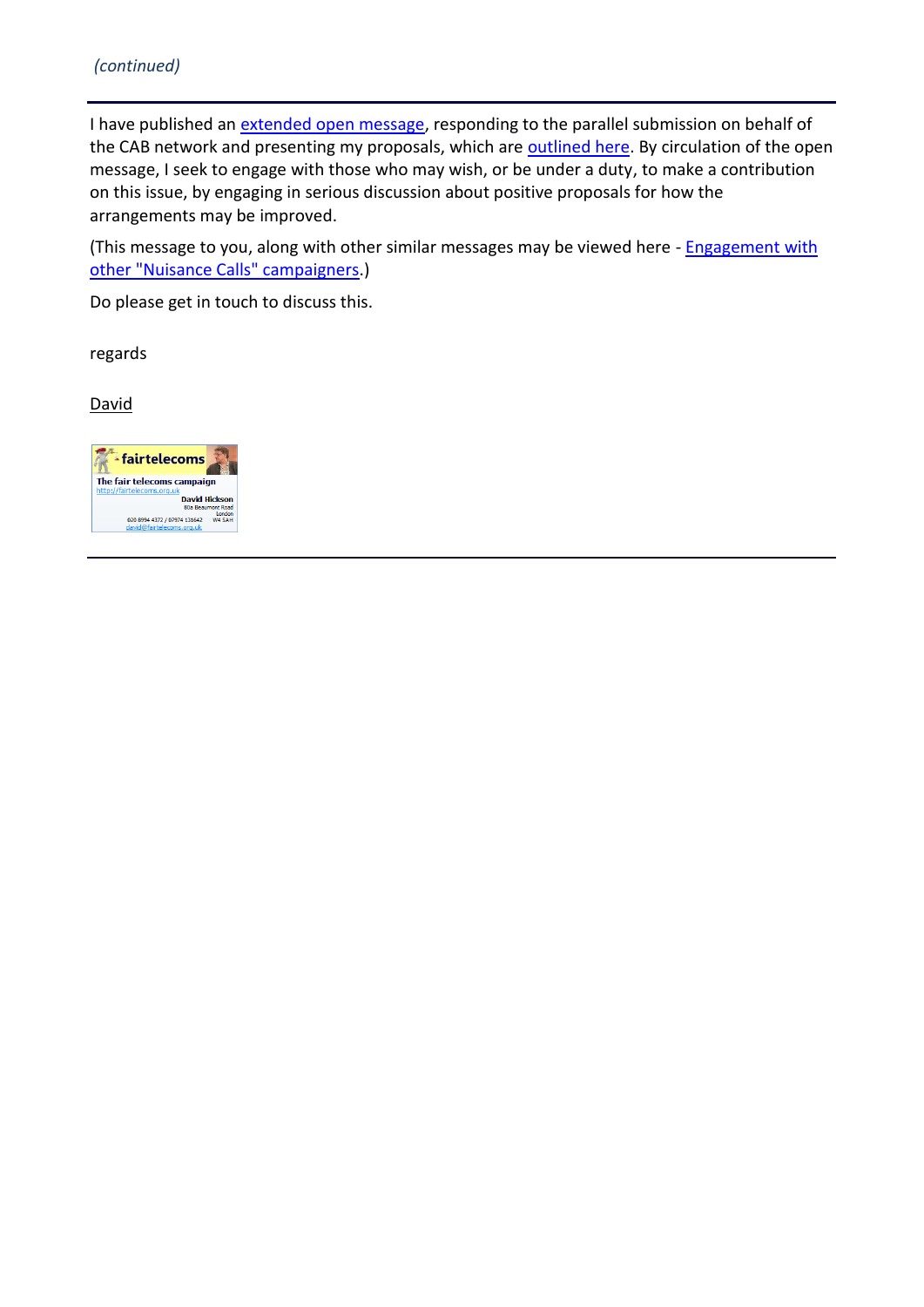<span id="page-4-0"></span>

| From:    | David Hickson (fairtelecoms)                    |
|----------|-------------------------------------------------|
| Sent:    | Tuesday, 09 October 2012                        |
| To:      | Richard Lloyd - Executive Director - Which?     |
| Cc:      | Sumedha Pathak - Which?                         |
| Subject: | Improved arrangements to address Nuisance Calls |

Richard

I was interested to read your "Consultation Response - Communications Review – The Consumer Perspective", prepared by Sumedha Pathak, published for the benefit of its members by the **Consumer Forum for Communications** [at this url.](http://ofcomconsumerforum.groupsite.com/file_cabinet/187489)

I am looking for responses to the question posed in the Consumer Perspective Seminar paper with reference to Unsolicited marketing calls - *"Are the current arrangements adequate and if not, how could they be improved?"* . I may take it that the comments under the heading "Telephone Preference Service" represent that response from **Which?**.

## **Your response to the questions**

Unlike many other respondents, you clearly state that the current arrangements are not adequate, and you directly and implicitly suggest a number of interesting potential "improvements".

I do not agree with your suggestion that the Telephone Preference Service should become a means by which an individual can choose exactly which telephone calls they wish to receive. I see the term "unwanted" as unhelpfully broad, as I expect that all of our needs and requirements change from time to time and cannot be adequately predicted, even by ourselves. I totally disagree with your suggestion that a willingness to receive properly conducted unsolicited sales calls should be treated as consent to receipt of Silent Calls and other forms of misuse.

I also disagree with your suggestion that the present regulatory provisions are not sufficient. It is the interpretations, policies and enforcement activity of **Ofcom** and the **ICO** which have led to the problem remaining as great as it is. There will always be a need for Automated Call Rejection and I cannot imagine a world in which a product like **trueCall** will not offer benefits. There is much that needs to be done in this area, however I do not believe that we should get carried away with the idea that a ringing telephone is an invasion of one's privacy or that one may be in total control of one's relationship with the world.

# *The legislation*

Your suggestion that "*legislation covering direct marketing (by telephone) is fragmented and covered by various regulators*" would be strongly challenged by the ICO, which holds the view that a direct marketing purpose does not exist, unless it is stated in the course of the call. The relevant provisions of the PECR are closely grouped (#19-#24) and all covered by the ICO. The fact that the mechanisms for the withdrawal of implied consent to receipt of calls covered by #20 and #21 are administered by a subsidiary of the DMA under contract to Ofcom does not amount to fragmentation, as the relevant provisions are found at #25 and #26.

The problem to which you may be referring relates to calls with a direct marketing purpose where the caller hangs up in silence. These have been explicitly omitted from the legislation to implement the relevant provision of the Directive (2002/58/EC - Article 13 paragraph 1), which demands explicit consent for the receipt of all calls with a direct marketing purpose, that are made without human intervention.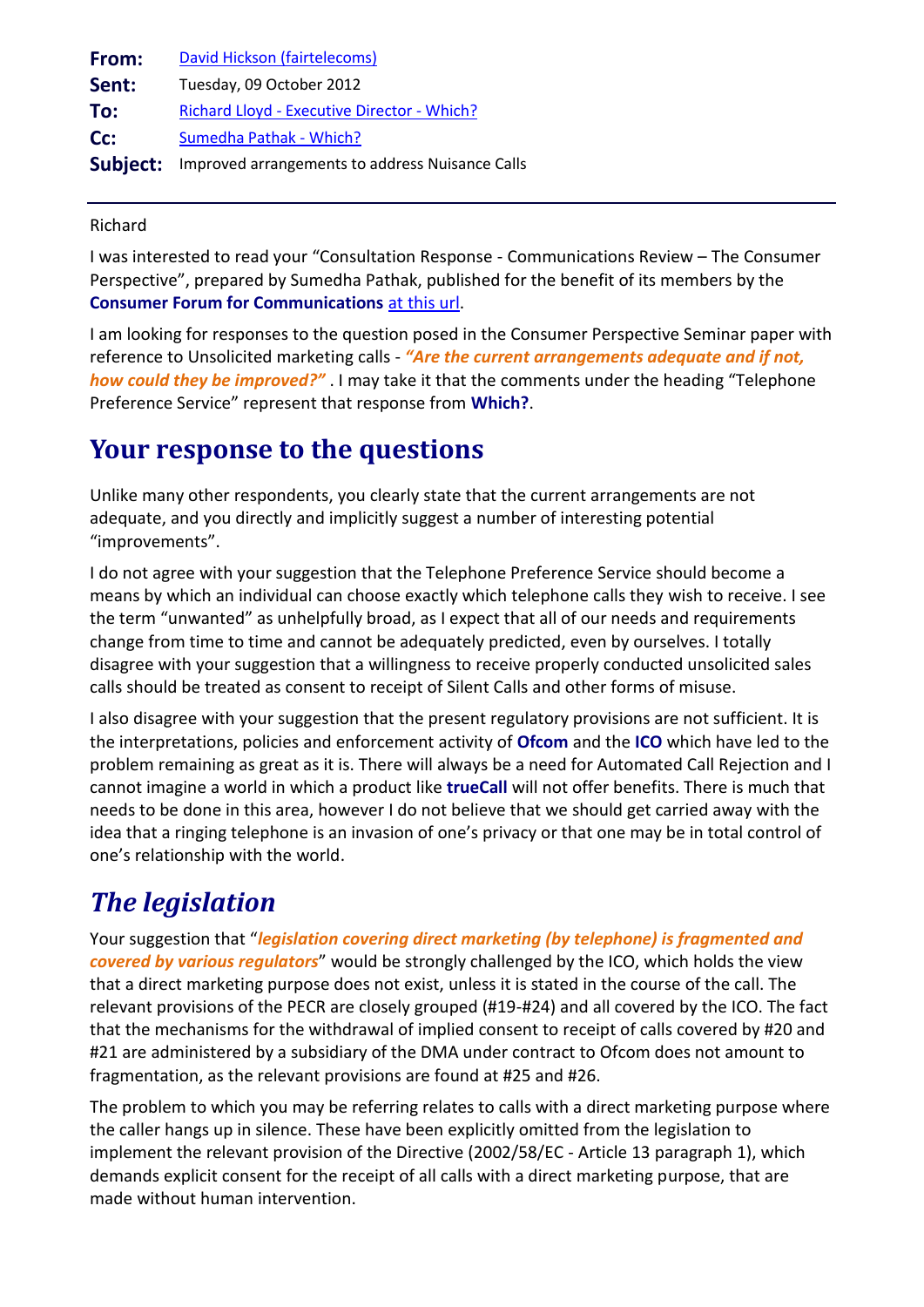When implementing the EU Directive in 2003, it was thought that Ofcom would be using its persistent misuse powers to effectively address the issue of Silent Calls, made with any purpose. PECR #19 was therefore restricted to cover only those cases where direct marketing material was delivered by a recorded message.

Ofcom has subsequently amended its formal policy on use of the persistent misuse powers, to apply a percentage tolerance of Silent Calls, which it previously recognised as being wholly inappropriate. Furthermore, Ofcom has chosen never to use its powers to impose even a limit on the making of Silent Calls in any case.

This issue of a separation between the purpose of the call and the material delivered is continued into ICO enforcement policy, despite the fact that PECR #20 #21and #22 refer to purpose (unlike #19). The ICO effectively only considers a call to have a direct marketing purpose if that purpose is explicitly stated by the caller. This is therefore an issue of policy, not legislation.

Ofcom has never had a policy of regarding misrepresentation of the purpose of a call as "misuse". Under the relevant legislation, Ofcom has complete discretion regarding use of the persistent misuse powers, so it cannot be said that this legislation covers direct marketing.

You are totally wrong to suggest that the DMA has any regulatory responsibility (other than that which it exercises over its own voluntary membership). It has a contractual duty, to Ofcom, to maintain and distribute the TPS and FPS registers. It chooses to accept reports of alleged breaches and pass them on, in the way that it did before the TPS was adopted as having a formal place in the regulatory structure.

It is largely because of the way in which it is being applied that the legislation is commonly misunderstood as being more complex than it truly is.

## *"Single Complaints Portal"*

I wholly agree with the suggestion that there should be what is described as *"a single complaints portal for all types of unwanted communication"*. I describe my outline proposal for an agency to handle "nuisance calls" below, although I use different words, for good reason. For example, I do not see it as dealing with "Dear John" letters, all telephone calls at mealtimes and balance warning text messages from the bank, however "unwanted" these communications may be.

My own experience in this area enables me to endorse and take further the points made regarding enforcement. In particular, I am careful to use the word "report", rather than "complaint". I will look to develop this in detail, and write on these points at length, if we are able to take forward my suggestion for a "nuisance calls agency".

## *Consent*

In discussing the issue of consent, you again place far too much emphasis on the significance of the TPS. At present, it has no relevance whatsoever in the case of text messages, recorded message calls, Silent Calls and, under the present ICO policy, direct marketing calls where the caller fails to declare its direct marketing purpose. The percentage of registrations also means that the pool of legitimate "targets" is too small for many organisations to contemplate a general telephone marketing campaign.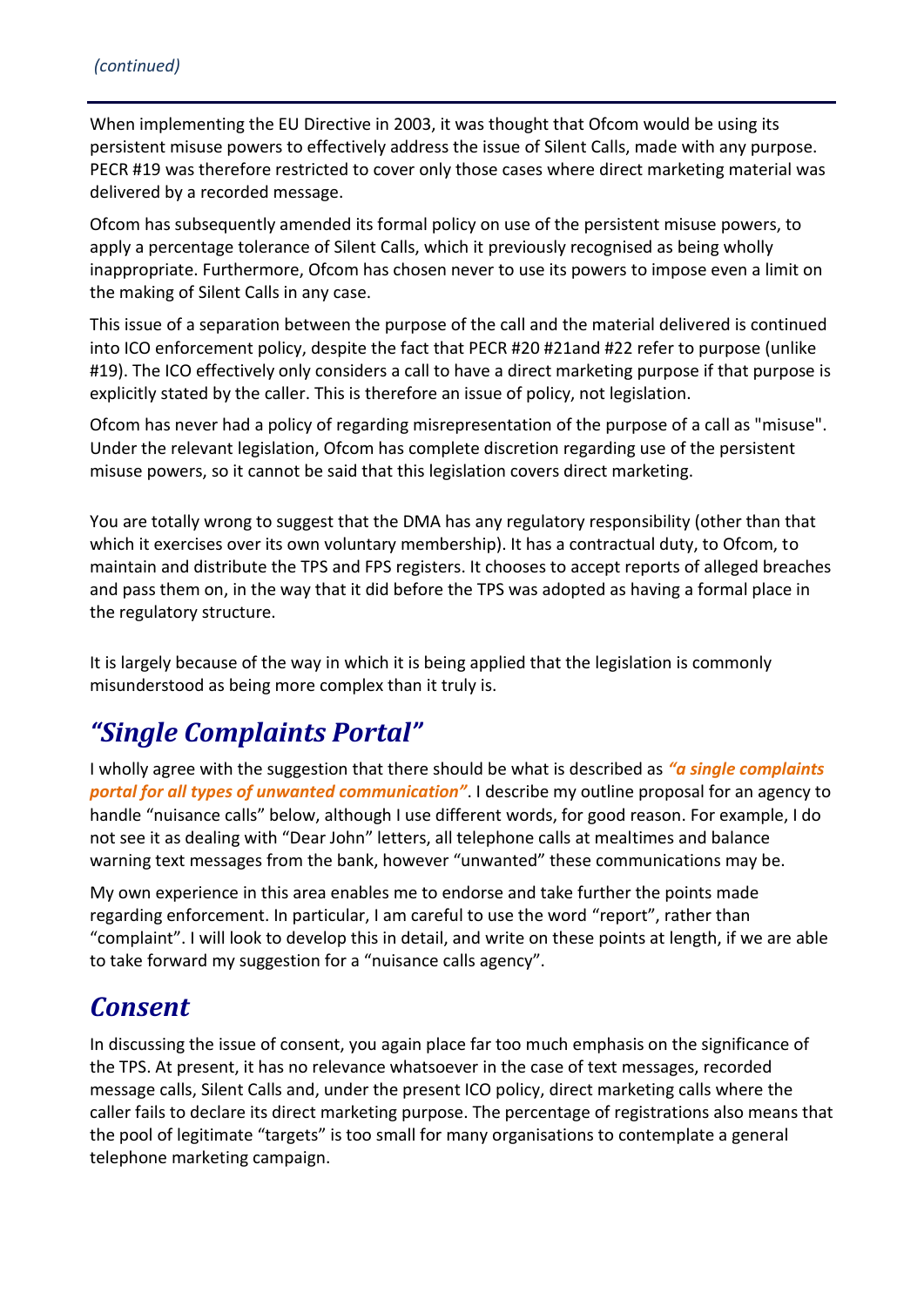For most of this issue we are talking about situations where consent has not been given. I would think that the number of cases where a questionable claim of consent presents a serious obstacle to enforcement action would be relatively few. One of the features of my proposed agency is however that it would be able to make determinations on matters like this based on evidence, and thereby be able to present the issue for further discussion, should this be necessary.

I believe that a lot of the concern around the matter of "consent" does not relate to the matter of consent to receipt of unsolicited marketing telecommunications, but to consent for personal information (including conduct details) to be distributed. There can be a close connection, but the two issues are quite separate so far as regulation and legislation are concerned. The unauthorised sharing of personal data is an offence, regardless of the use to which it is put.

The anecdotal evidence presented of misrepresentation of the regulations and failure by the ICO to apply them serves only to demonstrate that the problem relates to the application of the regulations, rather than their actual nature. I cannot see how adding the complexity of a "sunset provision" would achieve any benefit. If taken seriously, one is asking for those who wish to use the consent for marketing purposes to deluge the "victim" with intensive communications over a short period, rather than including them in a campaign that may be undertaken at any suitable time. If, as I believe is the case, most of the activity that causes nuisance is undertaken without proper consent, then it will make little or no difference.

One relevant matter on which the issue of consent could warrant serious discussion is the perhaps retained wish of the responsible direct marketing industry to have mass telephone marketing as a legitimate and welcomed activity (I say "perhaps", because all hope may have now been abandoned). There are some, myself included, who believe that this need not be a totally fanciful notion, although it has some sizeable hurdles to cross. I would think it worthwhile to engage with the industry to discuss the scenarios under which B2C telephone contact that was not expressly invited could take place, without being regarded as "unwanted" or "nuisance".

## **My proposal**

I have published an [extended open message,](http://www.fairtelecoms.org.uk/uploads/1/1/4/5/11456053/nuisance_calls_-_open_message.pdf) responding to the parallel submission on behalf of the CAB network and presenting my proposals, which are **outlined here**. By circulation of the open message, I seek to engage with those who may wish, or be under a duty, to make a contribution on this issue, by engaging in serious discussion about positive proposals for how the arrangements may be improved.

(This message to you, along with other similar messages may be viewed here - [Engagement with](http://www.fairtelecoms.org.uk/uploads/1/1/4/5/11456053/nuisance_calls_-_other_campaigners.pdf)  [other "Nuisance Calls" campaigners.](http://www.fairtelecoms.org.uk/uploads/1/1/4/5/11456053/nuisance_calls_-_other_campaigners.pdf))

Do please get in touch to discuss this.

regards

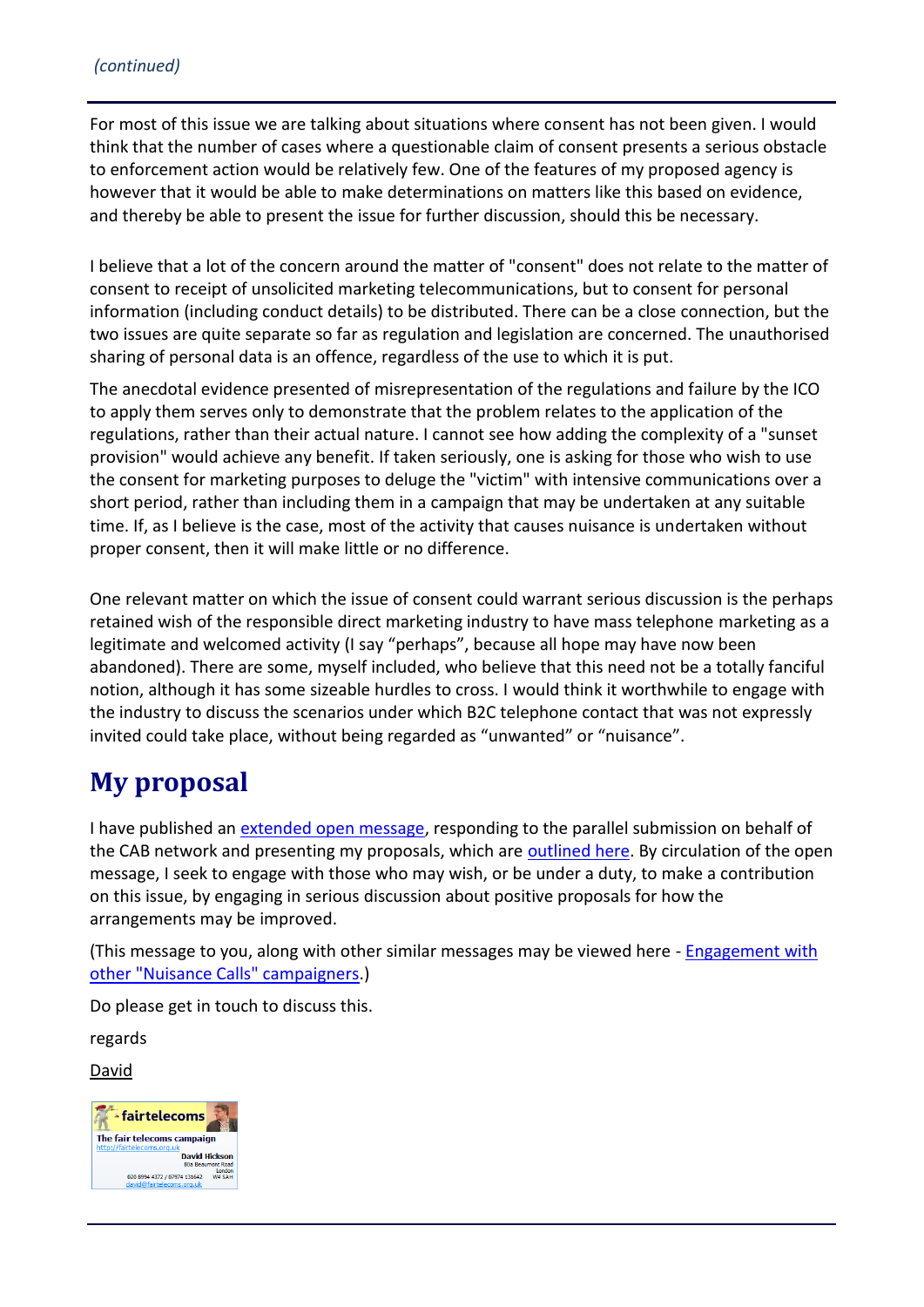<span id="page-7-0"></span>

| From: | David Hickson (fairtelecoms)                                    |
|-------|-----------------------------------------------------------------|
| Sent: | Tuesday, 09 October 2012                                        |
| To:   | Arnold Pindar - Chairman - National Consumer Federation         |
|       | <b>Subject:</b> Improved arrangements to address Nuisance Calls |

### Mr Pinder

I note your interest in the issue of nuisance telephone calls. This is reflected by your signature to [a](http://www.communicationsconsumerpanel.org.uk/TPS.pdf)  [recent letter](http://www.communicationsconsumerpanel.org.uk/TPS.pdf) to **Ofcom**, the **ICO** and **TPS Ltd**, copied to the **DCMS**. You are also associated with a recently published 22-page **Ofcom** [Nuisance Calls Consumer Guide.](http://consumers.ofcom.org.uk/files/2012/09/all-guides-small.pdf)

You may be aware that the **DCMS** sought to address your concerns by including discussion of the topic of Unsolicited Marketing Calls in the [Communications Review Consumer Perspective](http://dcmscommsreview.readandcomment.com/consumers/)  [Seminar.](http://dcmscommsreview.readandcomment.com/consumers/) More significantly perhaps, its [subsequent discussion paper](http://dcmscommsreview.readandcomment.com/wp-content/uploads/2012/06/seminar1_consumers_paper_alt.pdf#page=6) invited replies to the question *"Are the current arrangements adequate and if not, how could they be improved?"*.

I have not been able to find a published submission in reply, nor any published suggestions for improvement, from yourselves.

I have published an [extended open message,](http://www.fairtelecoms.org.uk/uploads/1/1/4/5/11456053/nuisance_calls_-_open_message.pdf) responding to the submission on behalf of the CAB network and presenting my proposals, which are [outlined here.](http://www.fairtelecoms.org.uk/uploads/1/1/4/5/11456053/nuisance_calls_-_outline_proposal.pdf) By circulation of the open message, I seek to engage with those who may wish to make a contribution on this issue, by engaging in serious discussion about positive proposals for how the arrangements may be improved.

(This message to you, along with other similar messages may be viewed here - [Engagement with](http://www.fairtelecoms.org.uk/uploads/1/1/4/5/11456053/nuisance_calls_-_other_campaigners.pdf)  [other "Nuisance Calls" campaigners.](http://www.fairtelecoms.org.uk/uploads/1/1/4/5/11456053/nuisance_calls_-_other_campaigners.pdf))

The **fair telecoms campaign** is very keen to use our knowledge, understanding and experience of these matters, in conjunction with that of others, in forming, refining and pressing suggestions for much needed improvement.

Do please get in touch if you would wish to engage with us on this matter.

regards

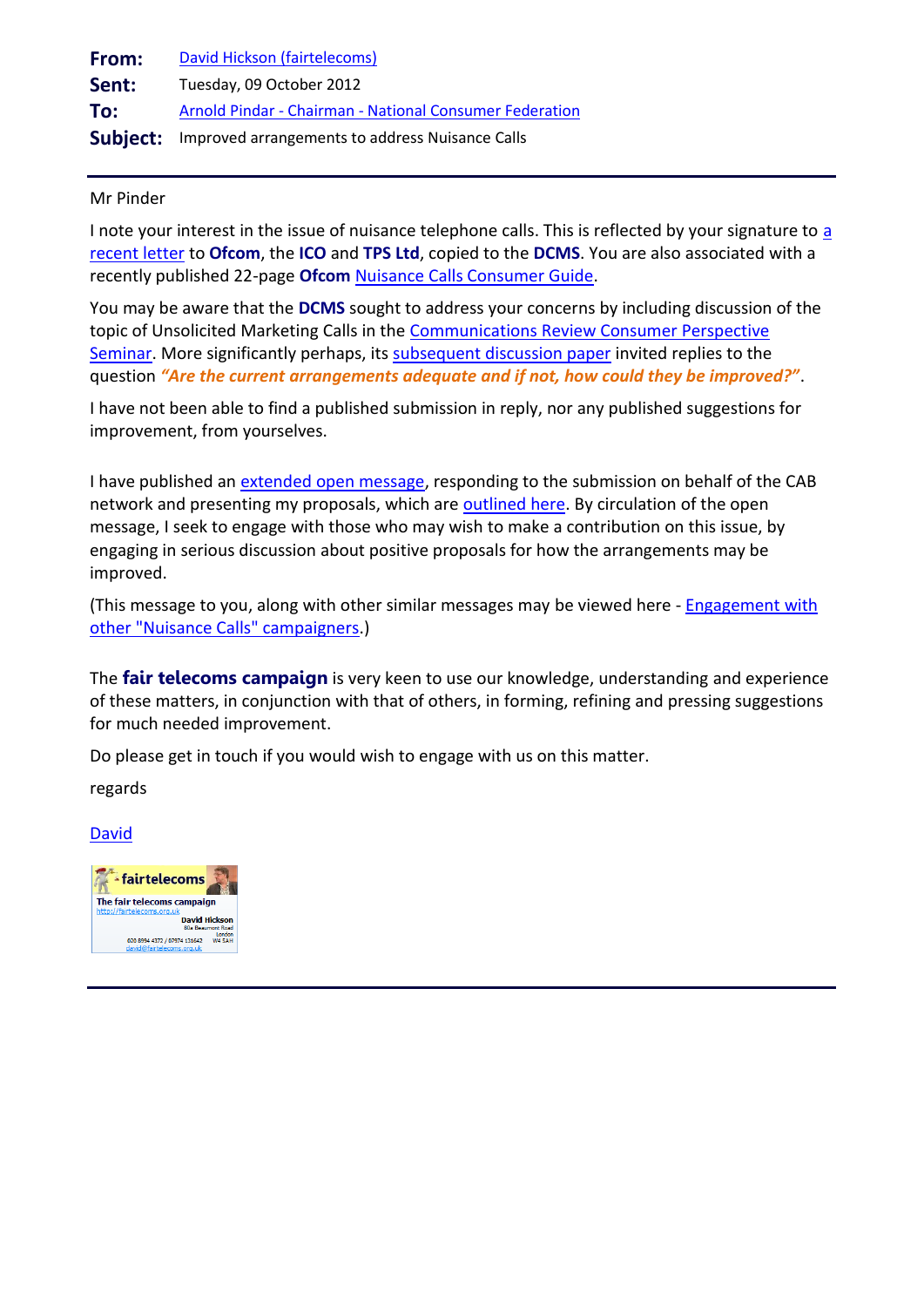<span id="page-8-0"></span>

| From:    | David Hickson (fairtelecoms)                                                                                                               |
|----------|--------------------------------------------------------------------------------------------------------------------------------------------|
| Sent:    | Tuesday, 09 October 2012                                                                                                                   |
| To:      | Jack Sandover - Hearing Link / Telecommunications Working Group;<br>Sheila Eaton - President - National Council of Women of Great Britain; |
|          | Tony Shipley - Vice-Chairman - PhoneAbility;                                                                                               |
|          | Gus Hosein - Executive Director - Privacy International;                                                                                   |
|          | Ruth Myers - Chairman - TAG                                                                                                                |
| Subject: | Improved arrangements to address Nuisance Calls                                                                                            |

Mr Sandover / Ms Eaton /Mr Shipley / Mr Hosein / Ms Myers

I note your interest in the issue of nuisance telephone calls. This is reflected by your signature to a [recent letter](http://www.communicationsconsumerpanel.org.uk/TPS.pdf) to **Ofcom**, the **ICO** and **TPS Ltd**, copied to the **DCMS**.

You may be aware that the **DCMS** sought to address your concerns by including discussion of the topic of Unsolicited Marketing Calls in the [Communications Review Consumer Perspective](http://dcmscommsreview.readandcomment.com/consumers/)  [Seminar.](http://dcmscommsreview.readandcomment.com/consumers/) More significantly perhaps, its [subsequent discussion paper](http://dcmscommsreview.readandcomment.com/wp-content/uploads/2012/06/seminar1_consumers_paper_alt.pdf#page=6) invited replies to the question *"Are the current arrangements adequate and if not, how could they be improved?"*.

I have not been able to find a published reply, nor any published suggestions for improvement, from yourselves.

I have published an [extended open message,](http://www.fairtelecoms.org.uk/uploads/1/1/4/5/11456053/nuisance_calls_-_open_message.pdf) responding to the submission on behalf of the CAB network and presenting my proposals, which are [outlined here.](http://www.fairtelecoms.org.uk/uploads/1/1/4/5/11456053/nuisance_calls_-_outline_proposal.pdf) By circulation of the open message, I seek to engage with those who may wish to make a contribution on this issue, by engaging in serious discussion about positive proposals for how the arrangements may be improved.

(This message to you, along with other similar messages may be viewed here - [Engagement with](http://www.fairtelecoms.org.uk/uploads/1/1/4/5/11456053/nuisance_calls_-_other_campaigners.pdf)  [other "Nuisance Calls" campaigners.](http://www.fairtelecoms.org.uk/uploads/1/1/4/5/11456053/nuisance_calls_-_other_campaigners.pdf))

The **fair telecoms campaign** is very keen to use our knowledge, understanding and experience of these matters, in conjunction with that of others, in forming, refining and pressing suggestions for much needed improvement.

Do please get in touch if you would wish to engage with us on this matter.

regards